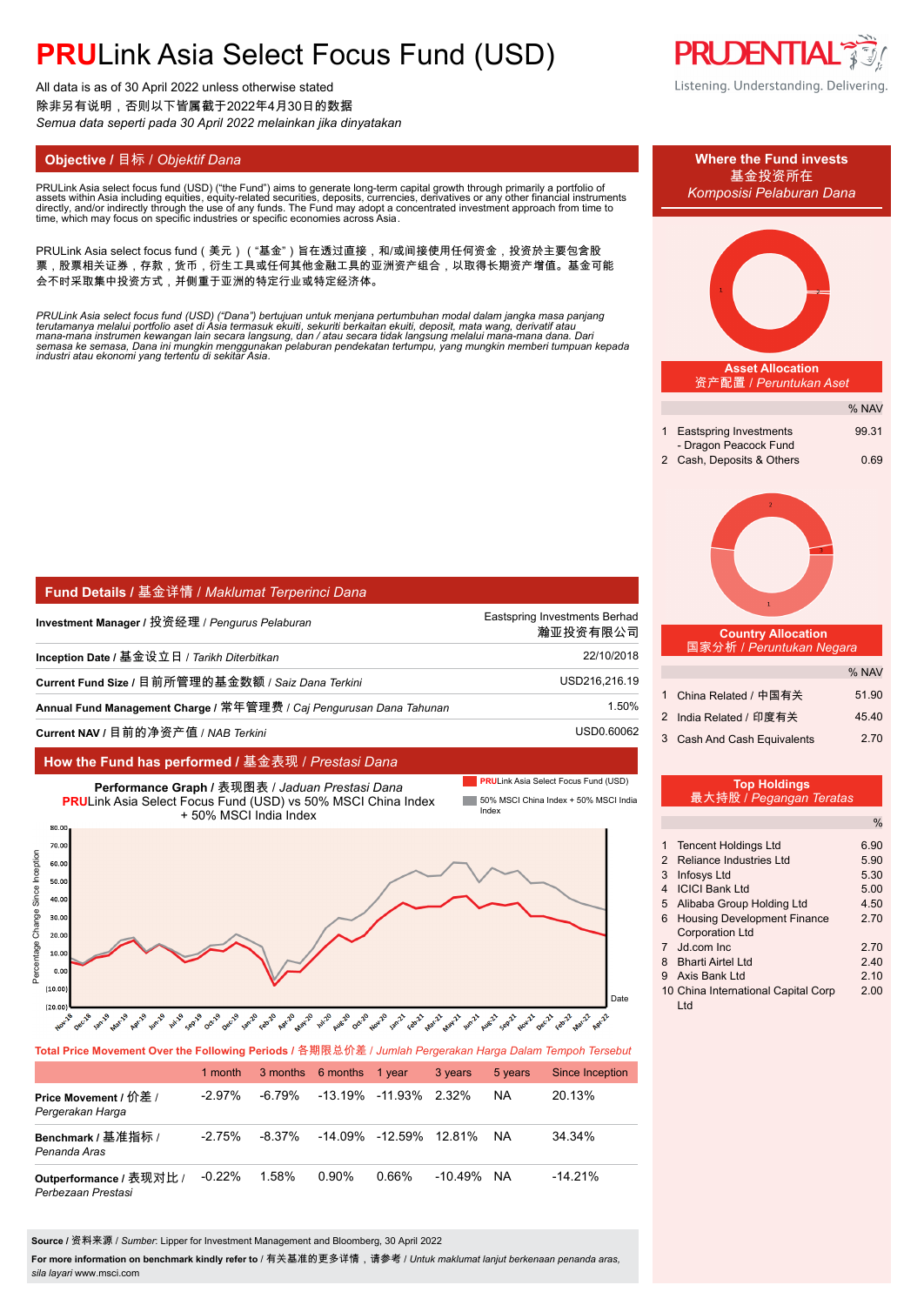All data is as of 30 April 2022 unless otherwise stated 除非另有说明,否则以下皆属截于2022年4月30日的数据 *Semua data seperti pada 30 April 2022 melainkan jika dinyatakan*

### **Monthly Update /** 每月简报 / *Peningkatan Bulanan*

#### **Market Review /** 市场回顾 */ Tinjauan Bulanan*

Global equity markets declined sharply in April, as rising inflation and the prospect of more aggressive interest rate hikes, combined with uncertainty around global growth amid the ongoing Russia-Ukraine conflict and strict COVID-19 lockdowns in China, weighed on sentiment. Asia declined, with the prospect of an expansion of lockdowns in China and the ongoing impact on economic activity of the lockdown in Shanghai, as well as the strengthening US Dollar, acting as a drag.

Chinese equities came under pressure in April, with MSCI China returning -4.1% in USD terms. China's zero-COVID-19 policy and stringent lockdowns took a toll on the economy and supply chains, resulting in a fall in Its manufacturing PMI from 49.5 in March to 47.4 in April. To cushion the rapid slowdown in economic growth, the People's Bank of China ("PBOC") slashed the banks' reserve requirement ratio by 25 basis points from 25 April, releasing about RMB530 billion in long-term liquidity.

With lockdowns to persist, there are calls for the government's attention to strike a balance between stabilizing short-term growth and pushing forward long-term structural reform. Following the Politburo meeting in April, the PBOC will be implementing normalized supervision of the platform companies' financial activities to bolster the sector's healthy development. However, there are limited chances for any visible rebound on the market level over the short term. Hence, stabilizing growth will be the main policy tool that can boost the domestic market's confidence.

MSCI India returned -1.7% for the month for April. Reserve Bank of India at its April policy meeting tilted towards a hawkish stance as it commenced policy normalisation by raising the lower end of the policy rate corridor by introducing the Standing Deposit Facility, 25bps below the policy rate. Further, it also asserted to undertake gradual withdrawal of its accommodative stance as inflationary concerns now gain precedence over growth, as growth has become broad-based and durable. Performance of sectors was mixed with Energy, Utilities, ending in the green. Financials and IT ended in the red.

全球股市于4 月份挫跌,归咎于通胀升温和升息前景更加激进,加上俄乌冲突持续上演以及中国实施更严格的抗疫措施引发环绕全球增长的不确定性打压市场情 绪。亚洲走低,主要受中国扩大封锁的前景以及上海封锁对经济活动带来的持续影响,还有美元走强拖累。

中国股市于4月份承压,MSCI中国以美元计下跌-4.1%。该国的新冠疫情清零政策和严格的封锁措施影响了经济和供应链,导致其制造业采购经理人指数从3月份 的49.5下跌到4月份的47.4。为避免经济增长急速放缓,中国人民银行(PBOC)将银行存款准备金率下调了 25 个基点,从4月25日起生效,进而释放长期资金 约5300亿人民币。

随着封锁持续,市场呼吁政府在稳定短期增长和推进长期结构性改革之间取得平衡。继4月份的中共中央政治局会议后,中国人民银行将对平台企业金融活动实 施常态化金融监管,以促进该行业的健康发展。 然而,市场短期内出现明显反弹的机会薄弱。因此,稳定增长将是提振国内市场信心的主要政策工具。

MSCI印度 4 月份交出-1.7%回酬。印度储备银行在其 4 月份的政策会议上倾向干采取强硬立场,通过实施比政策利率低 25 个基点的常设存款便利来提高政策利 率走廊的下限,从而展开政策正常化步伐。此外,该行还声称将逐步退出宽松政策;随着增长的基础更加广泛并持久,通胀担忧现已优先于增长。领域表现起落 参半,其中能源、公用事业以上涨姿态结束交易;金融和信息技术则下跌。

Pasaran ekuiti global merosot secara drastik pada bulan April apabila inflasi meningkat, prospek kenaikan kadar faedah yang agresif, bersekali dengan ketakpastian seputar *pertumbuhan global di tengah-tengah konflik Rusia-Ukraine yang berterusan di samping sekatan pergerakan yang ketat di China menekan sentimen. Prestasi Asia merunduk, dengan prospek peluasan sekatan pergerakan di China dan impak yang beterusan ke atas aktiviti ekonomi ekoran sekatan pergerakan di Shanghai di samping pengukuhan Dolar AS menghambat prestasi.*

*Ekuiti China mengalami tekanan di bulan April, dengan MSCI China mengembalikan -4.1% dalam terma USD. Dasar sifar COVID-19 China dan sekatan pergerakan yang ketat telah menjejaskan ekonomi dan rantaian penawaran, lalu mengakibatkan kejatuhan PMI pembuatannya daripada 49.5 pada Mac kepada 47.4 pada April. Bagi mengimbangi penyusutan pantas pertumbuhan ekonomi, People's Bank of China ("PBOC") mengurangkan nisbah keperluan rizab berkanun bank sebanyak 25 mata asas mulai 25 April, melepaskan kira-kira RMB530 bilion ke dalam kecairan jangka panjang.*

*Dengan sekatan pergerakan yang berterusan, terdapat gesaan untuk menarik perhatian kerajaan agar mencapai keseimbangan antara menstabilkan pertumbuhan jangka pendek dan memajukan pembaharuan struktur jangka panjang. Susulan mesyuarat Politburo pada bulan April, PBOC akan melaksanakan penyeliaan ternormal ke atas landasan aktiviti syarikat kewangan untuk menggalakkan pembangunan sihat sektor tersebut. Walau bagaimanapun, terdapat peluang yang terhad buat apa-apa lonjakan ketara di peringkat pasaran dalam jangka pendek. Oleh itu, penstabilan pertumbuhan akan menjadi kayu ukur dasar utama yang boleh meningkatkan keyakinan pasaran domestik.*

*MSCI India memulangkan -1.7% bagi bulan April. Reserve Bank of India semasa mesyuarat dasar bulan April cenderung ke arah pendirian agresif apabila ia memulakan normalisasi dasar dengan menaikkan paras bawah koridor kadar dasar serta memperkenalkan Kemudahan Deposit Tetap 25 mata asas di bawah kadar polisi. Selain itu, ia juga menegaskan akan menarik balik pendirian akomodatifnya sedikit demi sedikit kerana kebimbangan terhadap inflasi kini meraih keutamaan berbanding pertumbuhan, kerana pertumbuhan telah menjadi asas yang luas dan bertahan lama. Prestasi sektor bercampur-campur dengan Tenaga, Utiliti, berakhir dalam angka hijau. Kewangan dan IT berakhir dalam angka merah.*

#### **Market Outlook /** 市场展望 */ Gambaran Bulanan*

As the markets have become more volatile with uncertainty around the conflicts between Russia and Ukraine and with the rising concerns around stagflation, we are closely monitoring the situations closely and how those uncertainty can impact China and India in which optimism remains around the growth potential in both markets.

From a longer-term perspective, China's new regulations will lead to a more balanced economy in terms of growth drivers and resource allocation, which should lower China's income inequality which is key to aggregate consumption growth.

We are cautiously optimistic about India's medium to long-term outlook while the short-term outlook remains somewhat pessimistic given some of the uncertainty around the control of Omicron. But if India can maintain its recent relatively low COVID-19 infection rates and if it can also increase its overall vaccination rates, then overall sentiment can improve in 2022.

Economic activities over the past few months have also recovered and there is strong optimism for continuing economic growth in 2022 which could help boost sentiment over the next 12 months.

India has historically traded at a higher multiple as compared to other EM countries, but this time it looks more protracted. There is a lot of hope pinned in India's earnings recovery over the next couple of years and with expectations that capital expenditures will continue to expand with continuing reforms to support the Indian economy.

在俄乌冲突引发的不确定性以及滞胀担忧日益加剧的情况下,市场变得更加动荡;我们正密切关注局势以及这些不确定性如何影响中国和印度,但对两国的增长 潜力仍然持乐观态度。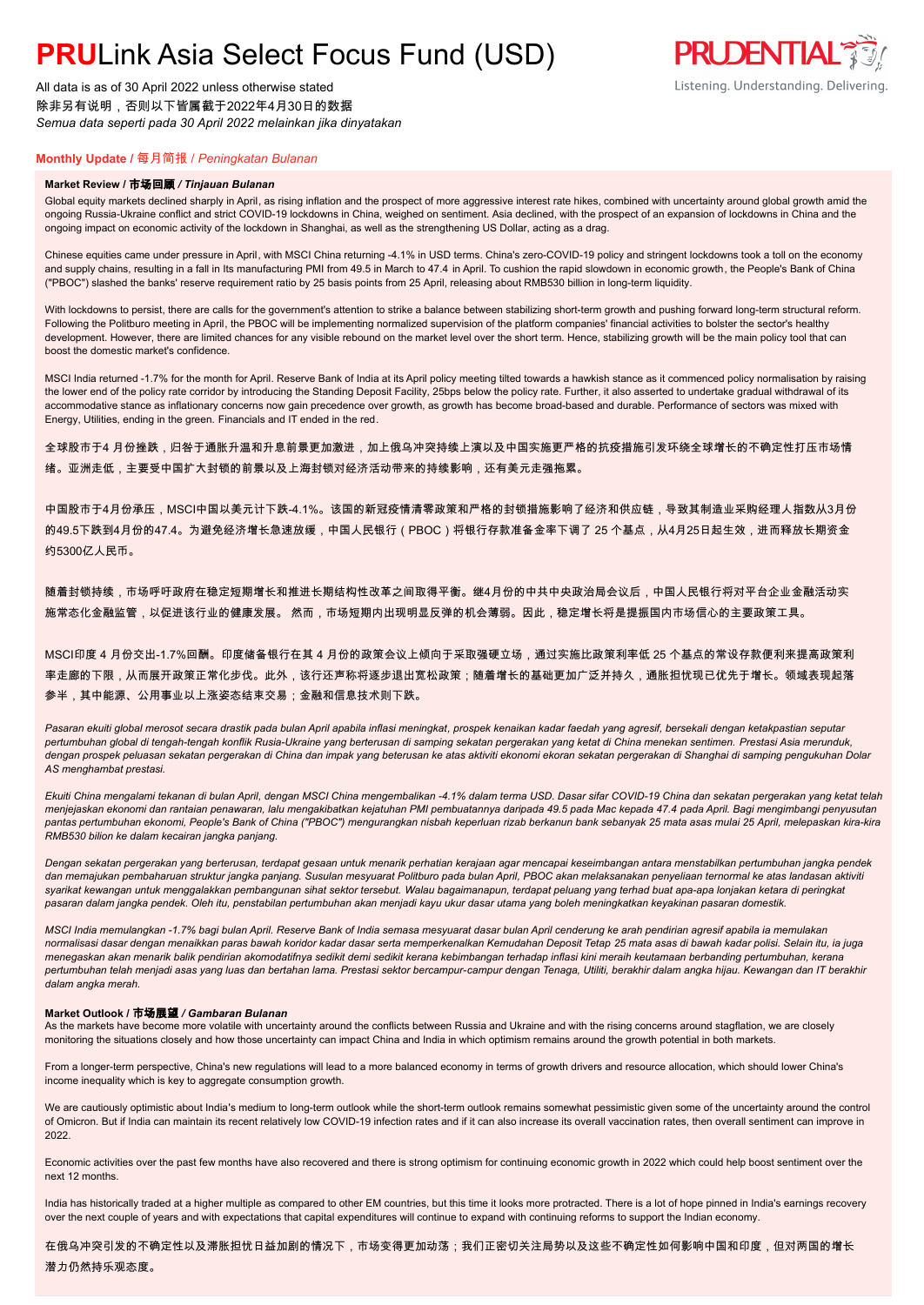All data is as of 30 April 2022 unless otherwise stated 除非另有说明,否则以下皆属截于2022年4月30日的数据 *Semua data seperti pada 30 April 2022 melainkan jika dinyatakan*



长远来看,中国的新法规将在增长驱动力和资源分配方面造就更加平衡的经济体,并降低中国的收入不平等;这是推动总消费增长的关键。

我们对印度的中长期前景持谨慎乐观立场;鉴于围绕 Omicron 控制措施的一些不确定性,短期前景仍然有些悲观。但如果印度能够保持其近期相对较低的新冠肺 炎感染率,同时提高整体疫苗接种率,那么 2022 年的整体情绪可能会有所改善。

经济活动也已在过去几个月恢复,市场乐观看好印度2022 年的经济将持续增长,并有助于提振未来 12 个月的投资情绪。

与其他新兴市场国家相比,印度历来以更高的倍数交易,但这次看起来更加持久。市场对印度未来数年的收益复苏寄予厚望。此外,为了支持印度经济,预计资 本支出将随着持续的改革而继续扩大。

*Memandangkan pasaran menjadi lebih tidak menentu dengan ketakpastian seputar konflik antara Rusia dan Ukraine serta kebimbangan yang semakin meningkat mengenai stagflasi, kami memantau situasi dengan teliti dan bagaimana ketakpastian itu boleh memberi impak ke atas China dan India yang mana optimistik sekitar potensi pertumbuhan dalam kedua-dua pasaran masih ada.*

*Dari perspektif jangka lebih panjang, peraturan baharu China akan membimbing kepada ekonomi yang lebih seimbang dari segi pemacu pertumbuhan dan peruntukan sumber, yang sepatutnya mengurangkan ketaksamaan pendapatan di China yang merupakan kunci kepada agregat pertumbuhan penggunaan.*

*Kami optimistik dan pada masa yang sama berhati-hati tentang prospek India menurut jangka sederhana hingga panjang manakala tinjauan jangka pendek kekal agak pesimis, mengambil kira sebahagian ketakpastian di sekitar kawalan Omicron. Tetapi, jika India boleh mengekalkan kadar jangkitan COVID-19 yang relatif rendah seperti baru-baru ini dan jika negara tersebut juga boleh meningkatkan kadar vaksinasi keseluruhannya, maka kesekalian sentimen boleh bertambah baik pada tahun 2022.*

*Aktiviti ekonomi sejak beberapa bulan lalu telah pun pulih dan terdapat optimistik yang jitu bagi meneruskan pertumbuhan ekonomi di tahun 2022 yang boleh membantu menggalakkan sentimen dalam tempoh 12 bulan akan datang.*

*India telah pun berdagang pada gandaan yang lebih tinggi berbanding dengan negara EM lain sebelum ini, tetapi kelihatan lebih berlarutan kini. Benih-benih harapan kepada pemulihan pendapatan India dalam beberapa tahun akan datang disemai seiring jangkaan bahawa perbelanjaan modal akan terus berkembang dengan pembaharuan yang berkesinambungan bagi menyokong ekonomi India.*

#### **Fund Review & Strategy /** 基金表现评论与投资策略 */ Tinjauan dan Strategi Dana*

The Fund returned -2.97% for the month, underperforming the benchmark return of -2.75% by 0.22%. Year-to-date, the Fund returned -8.26%, outperforming the benchmark return of -10.29% by 2.03%.

Overweight to Infosys and China Merchants Bank and underweighting Adani Green Energy dragged on performance . Sector-wise, underweight exposures in Indian Utilities, Chinese Financials and Indian Consumer Staples sector dragged on performance.

In China, we are optimistic given the attractive valuations and low expectations given the stock market's underperformance in 2021. We pay attention to the short-term industry boom and strong anti-cyclicality that will benefit from the policy easing efforts. From a bottom-up perspective, we see margin to bottom out as the rally in upstream material prices gradually ease. We are optimistic towards high-quality companies with strong downstream demand and pricing power. Although we are cautiously optimistic about India's medium to long-term outlook, the short-term outlook remains somewhat pessimistic given some of the uncertainty around the control of Omicron.

During the month, the Fund initiated new positions in Phoenix Mills and Shriram Transport Finance while it closed out its positions in A-living Services and Anhui Conch Cement.

此基金月内的回酬是-2.97%,跑输回酬为-2.75%的基准0.22%。年度至今,本基金交出-8.26%回酬,超越提供-10.29%回酬的基准2.03%。

加码印孚瑟斯(Infosys)和招商银行(Merchants Bank)以及减持阿达尼绿色能源(Adani Green Energy)的部署拖累表现。领域方面,减码印度公用事业、中 国金融和印度消费必需品也打压走势。

在中国,鉴于 2021 年表现不佳,股市估值具有吸引力且期望较低,我们因此持乐观态度。我们关注受益于宽松政策的短期行业繁荣和强劲的反衰退政策。从自 下而上的角度来看,基于上游材料价格的涨潮逐渐消退,利润可能会触底反弹。我们看好下游需求和定价能力强劲的优质企业。虽然我们对印度的中长期前景持 谨慎乐观立场;鉴于围绕 Omicron 控制措施的一些不确定性,短期前景仍然有些悲观。

检讨月份下,本基金启动了Phoenix Mills和Shriram Transport Finance的投资,同时对A-living Services和安徽海螺水泥(Anhui Conch Cement)进行平仓。

*Dana mencatat pulangan -2.97% di bulan ini, tidak mengatasi pulangan penanda aras -2.75% sebanyak 0.22%. Sejak awal tahun hingga kini, Dana memulangkan -8.26%, mengatasi pulangan penanda aras -10.29% sebanyak 2.03%.*

*Pegangan berlebihan kepada Infosys dan China Merchants Bank dan mengurangkan pegangan dari Adani Green Energy telah mengheret prestasi. Pendedahan dari segi sektor pula kekurangan pegangan dalam sektor Utiliti India, Kewangan China dan Pengguna Asasi India merundukkan prestasi.*

*Di China, kami optimistik memandangkan penilaian yang menarik dan jangkaan yang rendah berikutan prestasi pasaran stok yang suram di tahun 2021. Kami memberi perhatian kepada ledakan industri jangka pendek dan anti-kitaran yang tegar, yang akan mendapat manfaat daripada usaha pelonggaran dasar. Dari perspektif bawah ke atas, kami melihat margin mendasar apabila kenaikan harga bahan huluan beransur-ansur kurang. Kami optimistik terhadap syarikat berkualiti tinggi dengan permintaan hiliran yang kukuh serta kuasa harga. Walaupun kami optimistik dan pada masa yang sama berhati-hati tentang prospek India sama ada menurut jangka sederhana mahupun jangka panjang, tinjauan jangka pendek kekal agak pesimistik disogok ketakpastian sekitar kawalan Omicron.*

Pada bulan tinjauan, Dana memulakan kedudukan baharu dalam Phoenix Mills dan Shriram Transport Finance manakala melepaskan kedudukan dari A-living Services dan Anhui *Conch Cement.*

**Source /** 资料来源 / *Sumber*: Fund Commentary, April 2022, Eastspring Investments Berhad